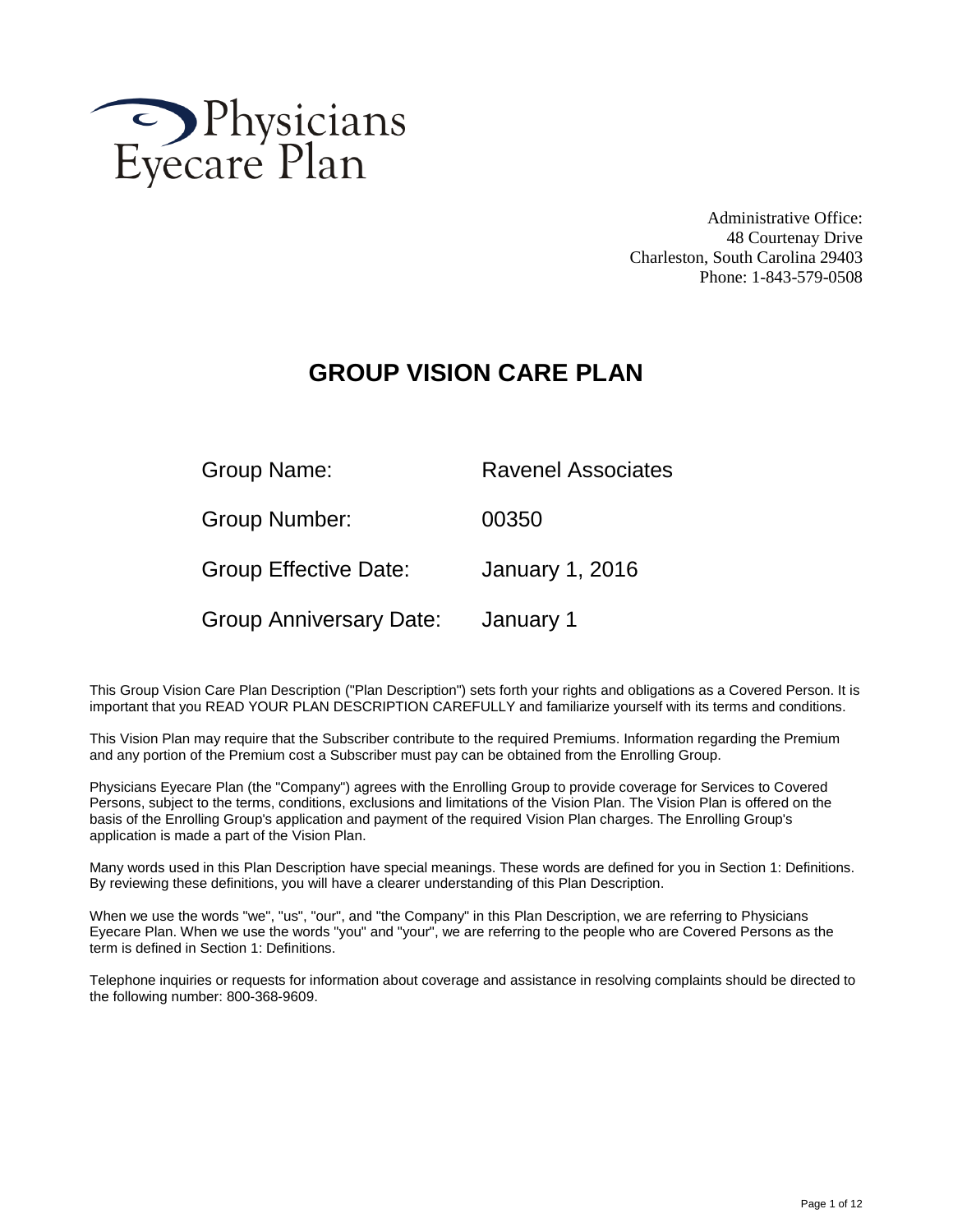# **GROUP VISION CARE PLAN**

# **Table of Contents**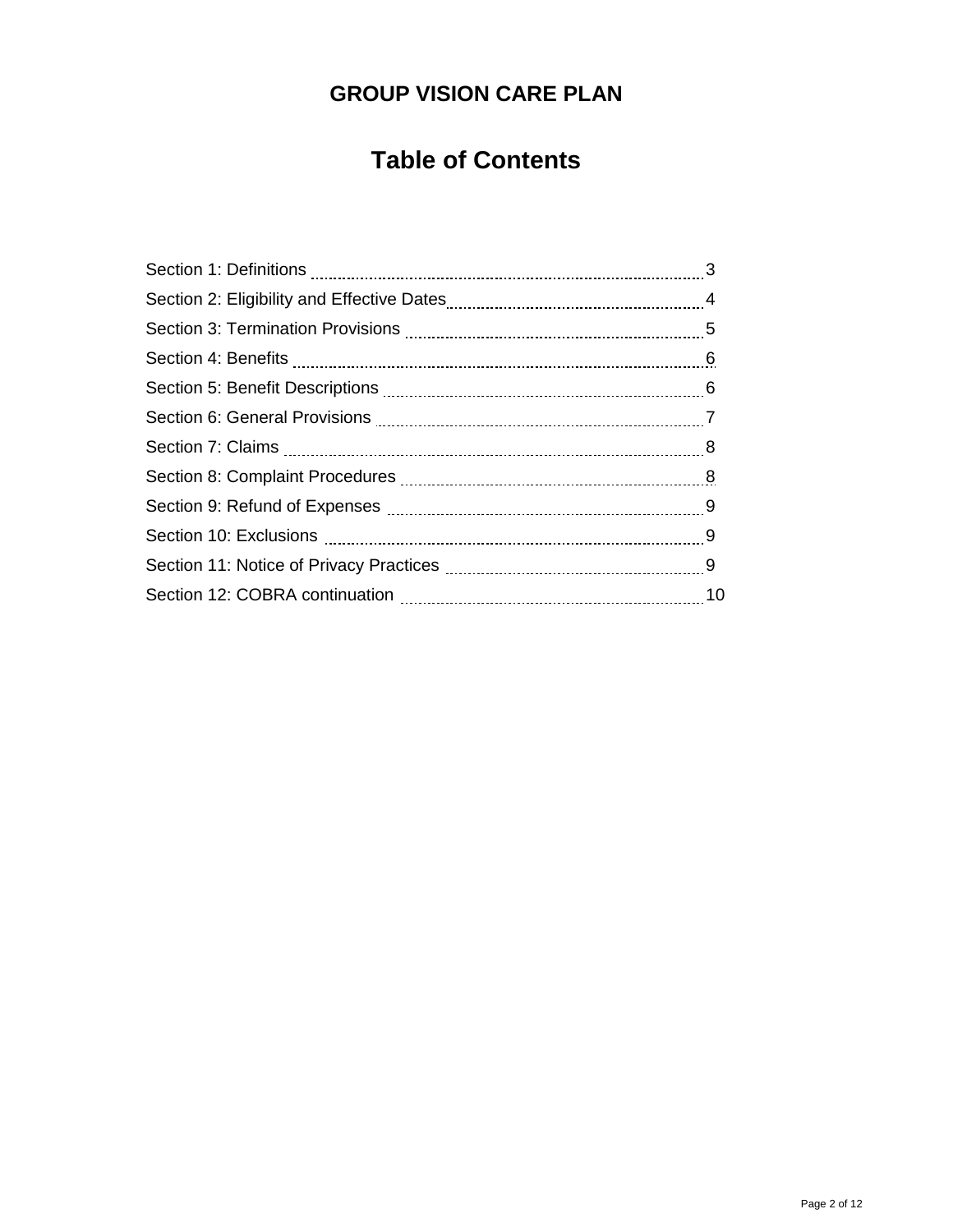# **Section 1: Definitions**

**Copayment** - The charge, in addition to the Premium, that you are required to pay to a Network Provider for certain Services payable under the Vision Plan. You are responsible for the payment of any Copayment directly to the provider of the Service at the time of service, or when billed by the provider.

**Covered Person** - The Subscriber or an Enrolled Dependent; this term applies only while the person is enrolled under the Vision Plan. Reference to "you" and "your" throughout this Plan Description are references to Covered Persons.

**Dependent** - (1.) The Subscriber's legal spouse; or (2.) a dependent child of the Subscriber or the Subscriber's spouse (including a natural child, stepchild, a legally adopted child, a child placed for adoption, or a child for whom legal guardianship has been awarded to the Subscriber or the Subscriber's spouse). The term child also includes a dependent grandchild of either the Subscriber or the Subscriber's spouse. To be eligible for coverage under the Vision Plan, a Dependent must reside within the United States. The definition of Dependent is subject to the following conditions and limitations:

A. The term Dependent will not include any dependent child 26 years of age or older, except as stated in Section 3: Termination Provisions, sub-section titled "Extended Coverage for Handicapped Dependent Children".

**Eligible Person** - A person who meets all applicable eligibility requirements for vision care coverage.

**Enrolled Dependent** - A Dependent who is properly enrolled for coverage under the Vision Plan.

**Enrolling Group** - The employer or other defined or otherwise legally established group, to whom the Vision Plan is offered.

**Foreign Services** - Services provided outside the U.S. and U.S. Territories.

**Network Benefits** - Coverage for Services provided by a Network Provider.

**Non-Network Benefits** - Coverage for Services provided by a provider other than a Network Provider.

**Network Provider** - Any optometrist, ophthalmologist, optician or other person who may lawfully provide Services who has contracted, directly or indirectly, with us, to provide Services to Covered Persons participating in our vision plans.

**Plan Year** - A period of time beginning with the Group Anniversary Date of any year and terminating exactly one year later. If the Group Anniversary Date is February 29, such date will be considered to be February 28 in any year having no such date.

**Plan Summary** - A separate document that summarizes the benefits of the Vision Plan.

**Vision Plan** - The Group Vision Care Plan offered to the Enrolling Group.

**Premium** - The periodic fee required to maintain coverage of Covered Persons in accordance with the terms of the Vision Plan.

**Service** - Any covered benefit listed in Section 4: Benefits.

**Subscriber** - An Eligible Person who is properly enrolled for coverage under the Vision Plan.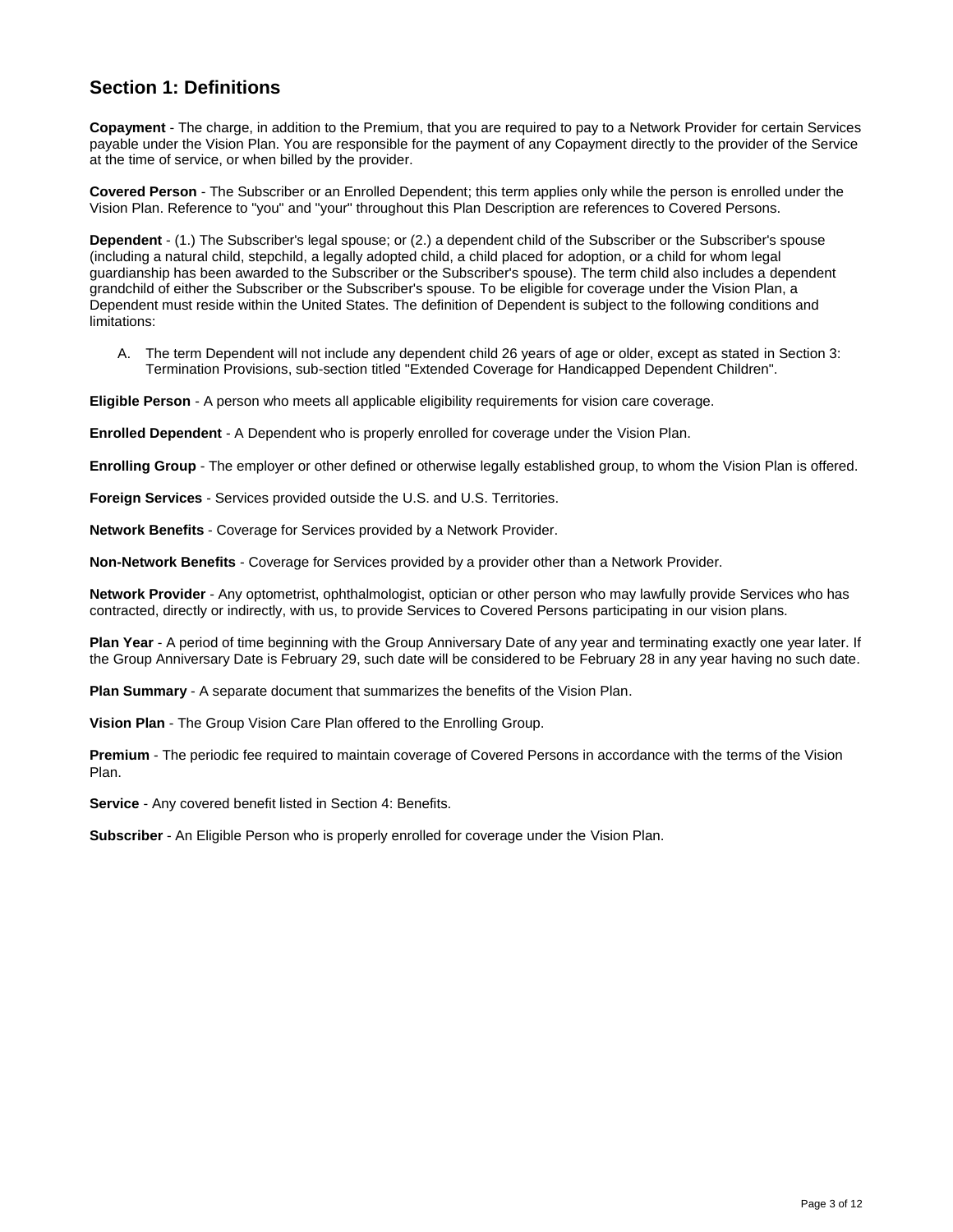# **Section 2: Eligibility and Effective Dates**

### **Effective Date of Coverage**

For Members on the Plan Effective Date of the policy, coverage is effective immediately. For persons who become Members after the Plan Effective Date of the policy, no waiting period is required. Coverage will be effective the first day of the requested month subject to any applicable waiting period required by the Enrolling Group. In no event is there coverage for Services rendered or delivered before the effective date of coverage.

### **Enrollment**

Eligible Persons may enroll themselves and their Dependents for coverage under the Vision Plan during any enrollment period by submitting a form provided or approved by the Company. This Enrollment Period will be held each year and those who elect to participate in this policy at that time will have their insurance become effective on January 1. In addition, new Eligible Persons and new Dependents may be enrolled as described below. Dependents of an Eligible Person may not be enrolled unless the Eligible Person is also enrolled for coverage under the Vision Plan.

If both spouses are Eligible Persons of the Enrolling Group, each may enroll as a Subscriber or be covered as an eligible Dependent of the other, but not both. If both parents of an eligible Dependent child are enrolled as a Subscriber, only one parent may enroll the child as a Dependent.

#### **Coverage for a Newly Eligible Person**

Coverage for you and any of your Dependents will take effect on the first day of the requested month as agreed to by the Enrolling Group and the Company. Coverage is effective only if the Company receives any required Premium and a properly completed enrollment form within 31 days of the date you first become eligible.

#### **Coverage for a Newly Eligible Dependent**

You may make coverage changes during the year for any Dependent whose status as a Dependent is affected by a marriage, divorce, legal separation, annulment, birth, legal guardianship, placement for adoption or adoption or a foster child, as required by federal law. In such cases you must submit the required contribution of coverage and a properly completed enrollment form within 31 days of the marriage, birth, placement for adoption or adoption. Otherwise, you will need to wait until the next enrollment period.

Coverage for a new Dependent acquired by reason of birth, legal adoption, placement for adoption, or a foster child, court or administrative order, or marriage shall take effect on the first day of the requested month after the date of the event. Coverage is effective only if the Company receives any required Premium and is notified of the event within 31 days.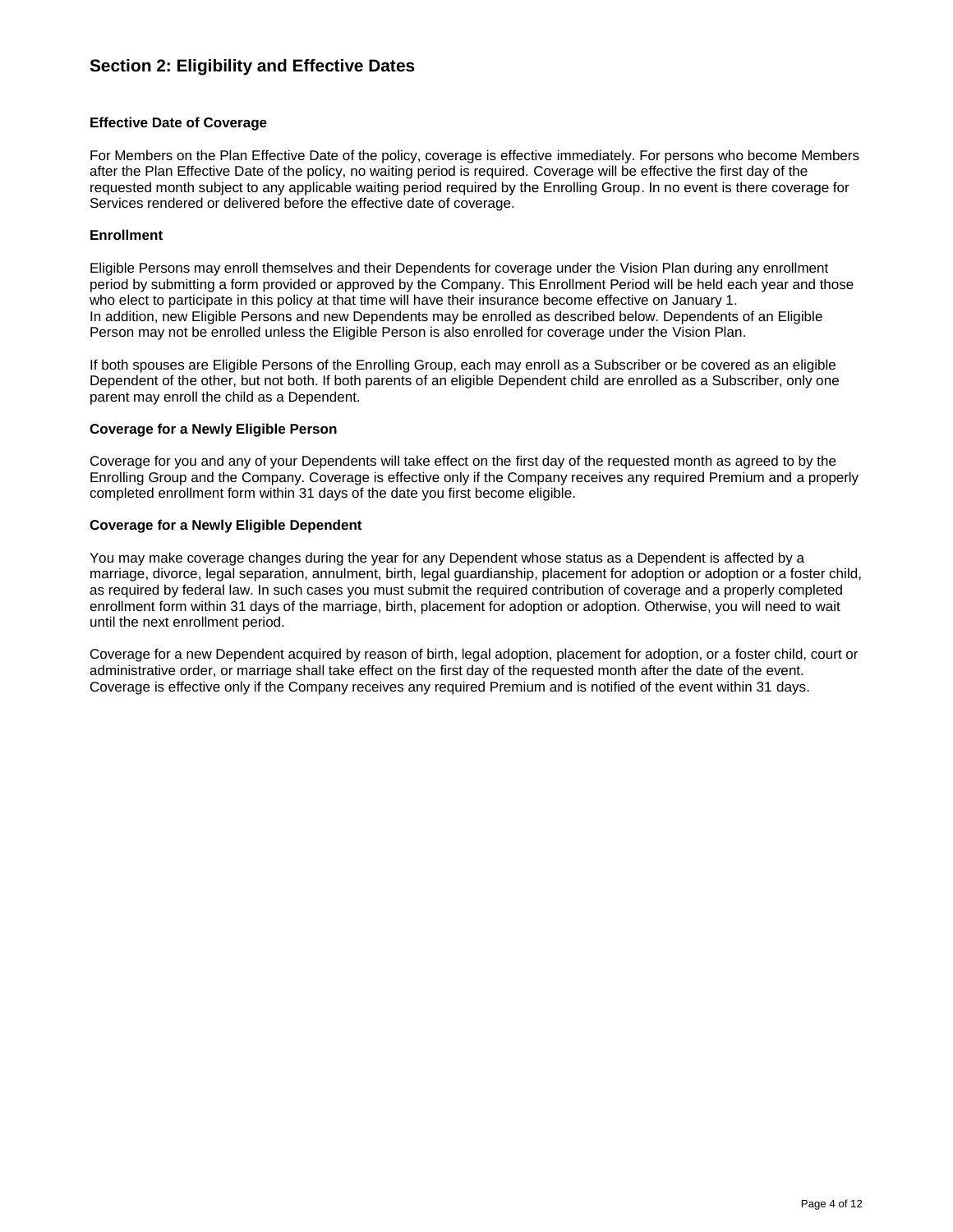# **3: Termination Provisions**

## **Termination of Coverage**

A Covered Person's coverage will automatically terminate on the earliest of the dates specified below:

- 1. The date the entire Vision Plan is terminated for the reasons specified in the Vision Plan. The Enrolling Group is responsible for notifying the Subscriber of the termination of the Vision Plan.
- 2. The last day of the month during which the Covered Person ceases to be an Eligible Person.
- 3. The last day of the month requested in such notice when the Company receives written notice from the Enrolling Group instructing the Company to terminate coverage of the Subscriber or any Covered Person.
- 4. The last day of the month requested in such notice when the Subscriber is retired or pensioned under the Enrolling Group's plan, unless a specific coverage classification is specified for retired or pensioned persons in the Enrolling Group's application and the Subscriber continues to meet any applicable eligibility requirements.

When any of the following apply, the Company will provide written notice of termination to the Subscriber:

- 5. The date specified by the Company that all coverage will terminate due to fraud or misrepresentation or because the Subscriber knowingly provided the Company with false material information. Such information may include, but is not limited to, information relating to residence, information relating to another person's eligibility for coverage or status as a Dependent. The Company has the right to rescind coverage back to the Vision Plan Effective Date.
- 6. The date specified by the Company that coverage will terminate due to material violation of the terms of the Vision Plan.
- 7. The date specified by the Company that all coverage will terminate because the Covered Person permitted the use of his or her ID card by any unauthorized person or used another person's card.
- 8. The date specified by the Company that your coverage will terminate because the Enrolling Group failed to pay a required Premium.

#### **Reimbursement for Services**

The Covered Person will be responsible for any claims paid by the Company when coverage was provided in error, except where that error was made by the Company.

#### **Extended Coverage for Handicapped Dependent Children**

Coverage of an unmarried Enrolled Dependent who is incapable of self-support because of mental retardation or physical handicap will be continued beyond the limiting age provided that:

- 1. The Enrolled Dependent becomes incapacitated prior to attainment of the limiting age;
- 2. The Enrolled Dependent is chiefly dependent upon the Subscriber for support and maintenance;
- 3. Proof of such incapacity and dependence is furnished to the Company within 31 days of the date the Subscriber receives a request for such proof from the Company; and
- 4. Payment of any required contribution for the Enrolled Dependent is continued.

Coverage will continue so long as the Enrolled Dependent continues to be so incapacitated and dependent, unless otherwise terminated in accordance with the terms of the Vision Plan.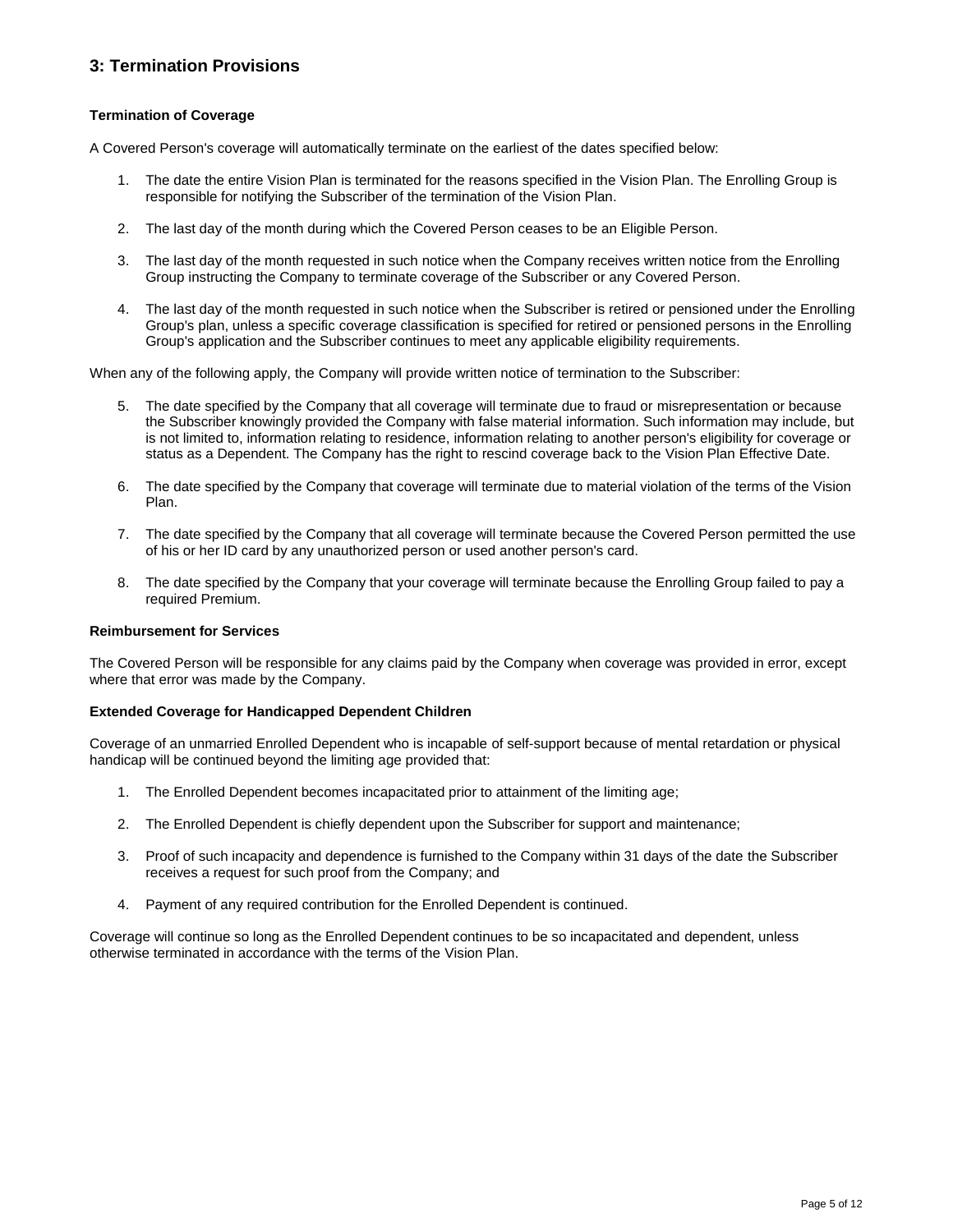# **Section 4: Benefits**

You will be provided with benefits for each of the listed Services as stated in the Plan Summary. Your rights to benefits are subject to the terms, conditions, and exclusions of the Vision Plan, including this Plan Description, and any attached Amendments.

# **Obtaining Services**

To find a Network Provider, you may access a listing of Network Providers online at www.physicianseyecareplan.com. You may also call the provider locator service at 1-800-368-9609.

You also may obtain Services from a non-Network Provider. However, the amount of coverage will be reduced.

# **Section 5: Benefit Descriptions**

## **Routine Vision Examination**

A routine vision examination of the condition of the eyes and principal vision functions according to the standards of care in the jurisdiction in which the Covered Person resides, to include:

- 1. A case history, including chief complaint and/or reason for examination, patient medical/eye history, current medications, etc.;
- 2. Recording of monocular and binocular visual acuity, far and near, with and without present correction (20/20, 20/40, etc.);
- 3. Cover test at 20 feet and 16 inches (checks eye alignment);
- 4. Ocular motility including versions (how well eyes track) near point convergence (how well eyes move together for near vision tasks, such as reading), and depth perception;
- 5. Pupil responses (neurological integrity);
- 6. External exam;
- 7. Internal exam;
- 8. Retinoscopy (when applicable) objective refraction to determine lens power of corrective Subjective refraction to determine lens power of corrective lenses;
- 9. Phorometry/Binocular testing far and near: how well eyes work as a team;
- 10. Tests of accommodation and/or near point refraction: how well Covered Person sees at near point (reading, etc.);
- 11. Tonometry, when indicated: test pressure in eye (glaucoma check);
- 12. Ophthalmoscopic examination of the internal eye;
- 13. Confrontation visual fields;
- 14. Biomicroscopy;
- 15. Color vision testing;
- 16. Diagnosis/prognosis; and
- 17. Specific recommendations.

Or in lieu of a complete exam, Retinoscopy (when applicable) - objective refraction to determine lens power of corrective Subjective refraction - to determine lens power of corrective lenses.

Post examination procedures will be performed only when materials are required.

## **Eyeglass Lenses**

Lenses that are mounted in eyeglass frames and worn on the face to correct visual acuity limitations.

## **Eyeglass Frames**

A structure that contains eyeglasses lenses, holding the lenses in front of the eyes and supported by the bridge of the nose.

## **Optional Lens Extras**

Special lens stock or modifications to lenses that do not correct visual acuity problems. Optional Lens Extras include options such as, but not limited to, tinted lenses, polycarbonate lenses, transition lenses, high-index lenses, progressive lenses, ultraviolet coating, scratch-resistant coating, edge coating, and photochromatic coating.

## **Contact Lenses**

Lenses worn on the surface of the eye to correct visual acuity limitations.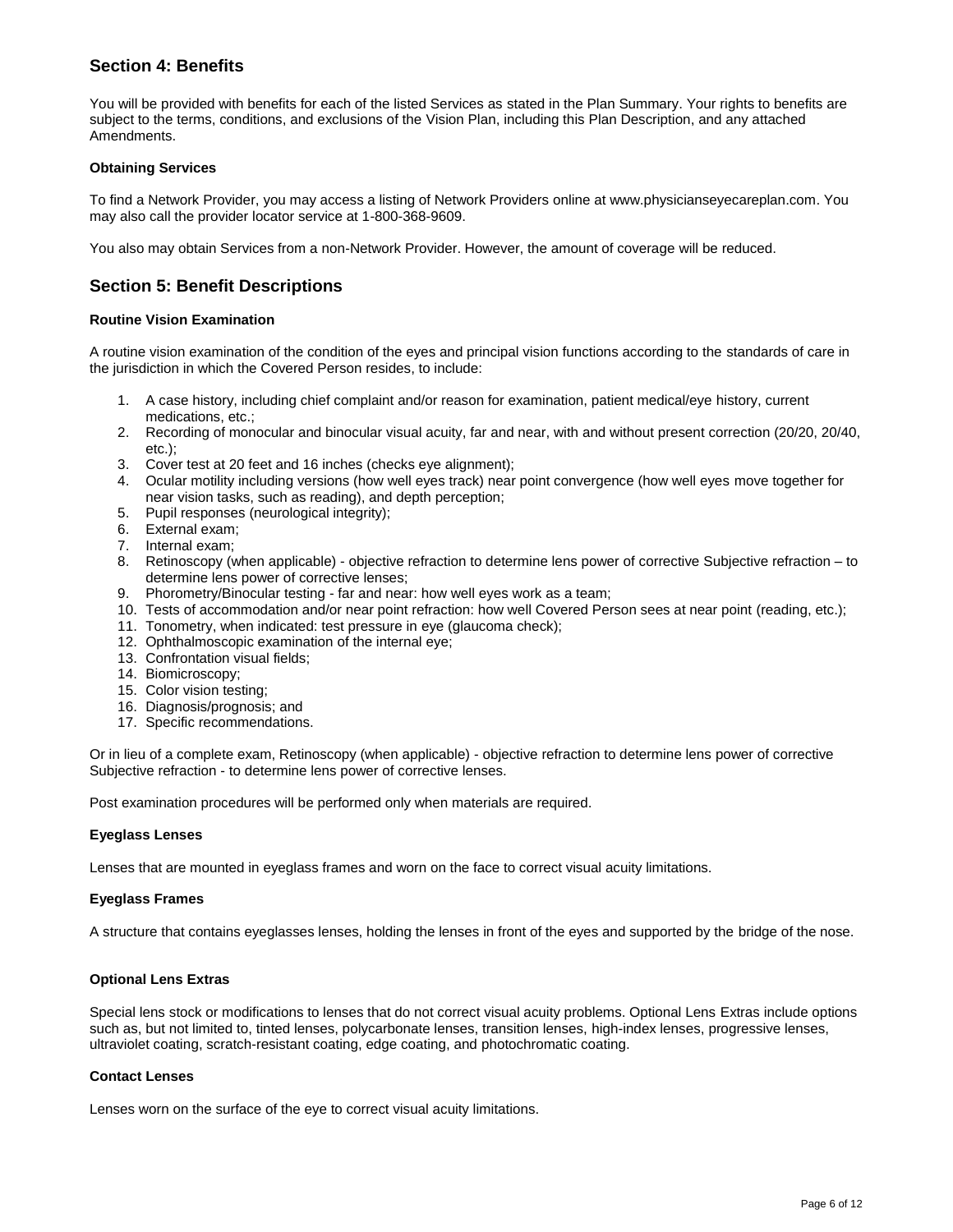# **Section 6: General Provisions**

#### **Amendments and Alterations**

Amendments to the Vision Plan are effective upon 45 days written notice to the Enrolling Group. Riders are effective on the date specified by the Company. No change will be made to the Vision Plan unless it is made by an Amendment or a Rider that is signed by an officer of the Company. No agent has authority to change the Vision Plan or to waive any of its provisions.

#### **Time Limit on Certain Defenses**

No statement made by the Enrolling Group, except a fraudulent statement, will be used to void this Vision Plan after it has been in force for a period of 2 years.

#### **Relationship Between Parties**

The relationships between the Company and providers, and the relationship between the Company and the Enrolling Group, are solely contractual relationships between independent contractors. Providers and the Enrolling Group are not agents or employees of the Company, nor is the Company or any employee of the Company an agent or employee of providers or of the Enrolling Group.

The relationship between a provider and any Covered Person is that of provider and patient. The provider is solely responsible for the services provided by it to any Covered Person. The Enrolling Group is solely responsible for enrollment and coverage classification changes (including termination of a Covered Person's coverage through the Company) and for the timely payment of the Vision Plan Charge.

#### **Assignment of Benefits**

No assignment of the benefits or of payment for reimbursement is binding unless agreed to in writing. Such agreement is not valid until approved by us.

#### **Clerical Error**

If a clerical error or other mistake occurs, that error will not deprive you of coverage under the Vision Plan. A clerical error also does not create a right to benefits.

#### **Notice**

When the Company provides written notice regarding administration of the Vision Plan to an authorized representative of the Enrolling Group, that notice is deemed notice to all affected Subscribers and their Enrolled Dependents. The Enrolling Group is responsible for giving notice to Covered Persons.

#### **Workers' Compensation Not Affected**

The coverage provided under the Vision Plan does not substitute for and does not affect any requirements for coverage by workers' compensation insurance.

#### **Conformity with Statutes**

Any provision of the Vision Plan which, on its effective date, is in conflict with the requirements of state or federal statutes or regulations (of the jurisdiction in which delivered) is hereby amended to conform to the minimum requirements of such statutes and regulations.

#### **Headings**

The headings, titles and any table of contents contained in the Vision Plan and Plan Description are for reference purposes only and shall not in any way affect the meaning or interpretation of the Vision Plan and Plan Description.

## **Unenforceable Provisions**

If any provision of the Plan Description is held to be illegal or unenforceable by a court of competent jurisdiction, the remaining provisions will remain in effect and the illegal or unenforceable provision will be modified so as to conform to the original intent of the Plan Description to the greatest extent legally permissible.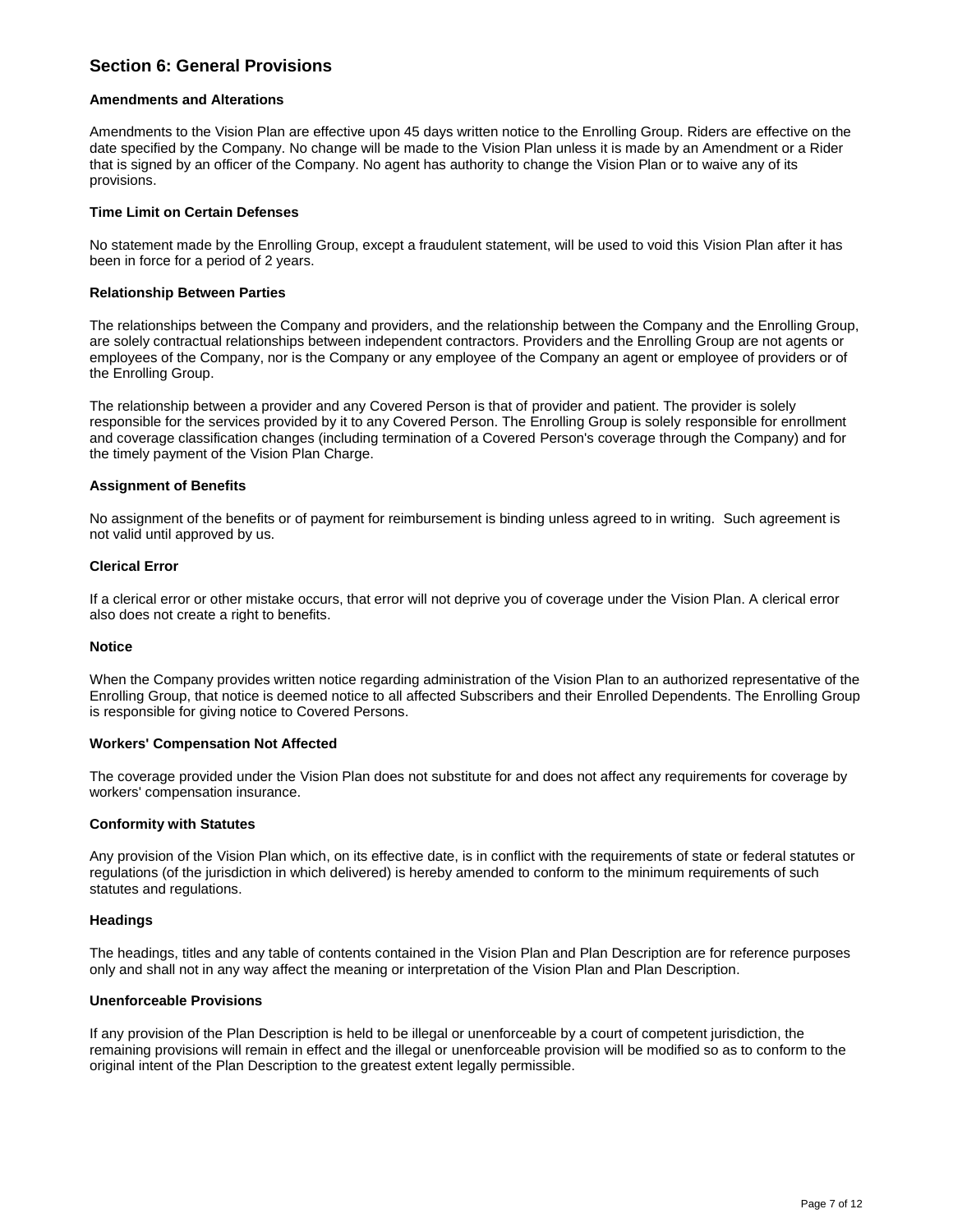# **Section 7: Claims**

## **Notice of Claim**

Notice of claim as determined by us must be given to us within 365 days of the date such loss begins. The notice must be given with sufficient information to identify the Covered Person. Failure to file such notice within the time required will not invalidate nor reduce any claim if it was not reasonably possible to give proof within such time. However, the notice must be given as soon as reasonably possible.

## **Payment of Claims**

When obtaining Services from a Network Provider, you will be required to pay a Copayment (if applicable) and any charges not covered by the Vision Plan to your Provider. When obtaining Services from a Network Provider, you will not be required to submit a claim form.

When obtaining Services from a non-Network Provider, you will be required to pay all billed charges to your provider. You may then obtain reimbursement from us for the covered portion of Services.

#### **Reimbursement**

To file a claim for reimbursement for Services rendered by a non-Network Provider, or for Services covered as reimbursements (whether or not rendered by a Network Provider or a non-Network Provider), provide the following information on a claim form acceptable to the Company:

- 1. Your itemized receipts;
- 2. Subscriber name;
- 3. Subscriber's identification number;
- 4. Patient name; and
- 5. Patient date of birth.

Submit the above information to us:

By mail:

Physicians Eyecare Plan Claims Department 48 Courtenay Dr. Charleston, SC 29403

By facsimile (fax):

843-577-5895

Reimbursements are payable within 45 days of receipt of proof of loss.

## **Proof of Loss**

Written proof of loss should be given to the Company within 90 days after the date of the loss. If it was not reasonably possible to give written proof in the time required, the Company will not reduce or deny the claim for this reason. However, proof must be filed as soon as reasonably possible, but no later than 1 year after the date of service unless the Covered Person was legally incapacitated.

# **Section 8: Complaint Procedures**

## **Complaint Resolution**

If you have a concern or question regarding the provision of Services or benefits under the Vision Plan, you should contact the Company's customer service department. Customer service representatives are available to take your call during regular business hours, Monday through Friday. At other times, you may leave a message on voicemail. A customer service representative will return your call. If you would rather send your concern to us in writing at this point, please mail correspondence to:

Physicians Eyecare Plan Customer Service 48 Courtenay Dr. Charleston, SC 29403

We will notify you of our decision regarding your complaint within 30 days of receiving it.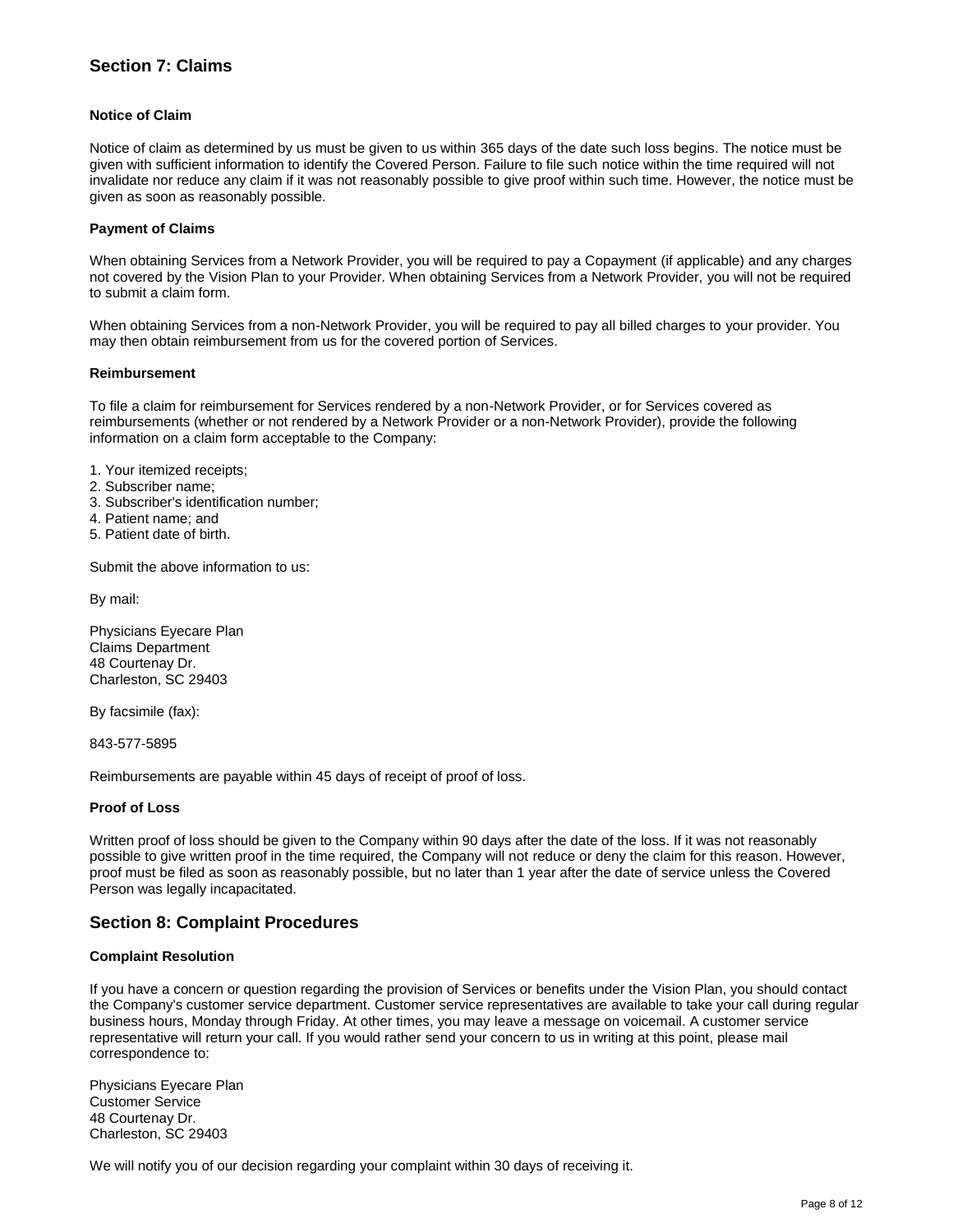# **Section 8: Complaint Procedures cont.**

If you disagree with our decision after having submitted a written complaint, you can ask us in writing to formally reconsider your complaint. If your complaint relates to a claim for payment, your request should include:

- 1. The patient's name and identification number.
- 2. The date(s) of service(s).
- 3. The provider's name.
- 4. The reason you believe the claim should be paid.
- 5. Any new information to support your request for claim payment.
- 6. We will notify you of our decision regarding our reconsideration of your complaint within 60 days of receiving it.

# **Section 9: Refund of Expenses**

# **Refund of Overpayments**

If the Company pays benefits for expenses incurred on account of a Covered Person, that Covered Person or any other person or organization that was paid must make a refund to the Company if:

- 1. All or some of the expenses were not paid by the Covered Person or did not legally have to be paid by the Covered Person;
- 2. All or some of the payment made by the Company exceeded the benefits under the Vision Plan; or
- 3. All or some of the payment was made in error.

The refund equals the amount the Company paid in excess of the amount it should have paid under the Vision Plan.

If the refund is due from another person or organization, the Covered Person agrees to help the Company get the refund when requested.

If the Covered Person, or any other person or organization that was paid, does not promptly refund the full amount, the Company may reduce the amount of any future benefits that are payable under the Vision Plan. The Company may also reduce future benefits under any other group benefits plan administered by the Company for the Enrolling Group. The reductions will equal the amount of the required refund. The Company may have other rights in addition to the right to reduce future benefits.

# **Section 10: Exclusions**

The following Services and materials are excluded from coverage under the Vision Plan:

- 1. Non-prescription items (e.g. Plano lenses).
- 2. Services that the Covered Person, without cost, obtains from any governmental organization or program.
- 3. Services for which the Covered Person has been paid under Worker's Compensation Law, or other similar employer liability law.
- 4. Any eye examination required by an employer as a condition of employment, by virtue of a labor agreement, a government body, or agency.
- 5. Medical or surgical treatment for eye disease, which requires the services of a physician.
- 6. Replacement or repair of lenses and/or frames that have been lost or broken unless member is eligible for benefits.
- 7. Missed appointment charges.
- 8. Applicable sales tax charged on Services.
- 9. Services that are not specifically covered by the Vision Plan.
- 10. Procedures that are considered to be experimental, investigational or unproven. The fact that an experimental, investigational or unproven service, treatment, device or pharmacological regimen is the only available treatment for a particular condition will not result in coverage if the procedure is considered to be experimental, investigational or unproven in the treatment of that particular condition.

# **Section 11: Notice of Privacy Practices**

We understand that health information about you and your health is personal. We are committed to protecting health information about you. We create a record of the services you receive from us. We need this record to provide you with quality care and to comply with certain legal requirements. Our notice applies to all of the records of your care generated by this office. This notice will tell you about the ways in which we may use and disclose health information about you. We also describe your rights to the health information we keep about you, and describe certain obligations we have regarding the use and disclosure of your health information. For a copy of our Notice of Privacy Practices, please contact Physicians Eyecare Plan, 48 Courtenay Drive, Charleston, SC 29403.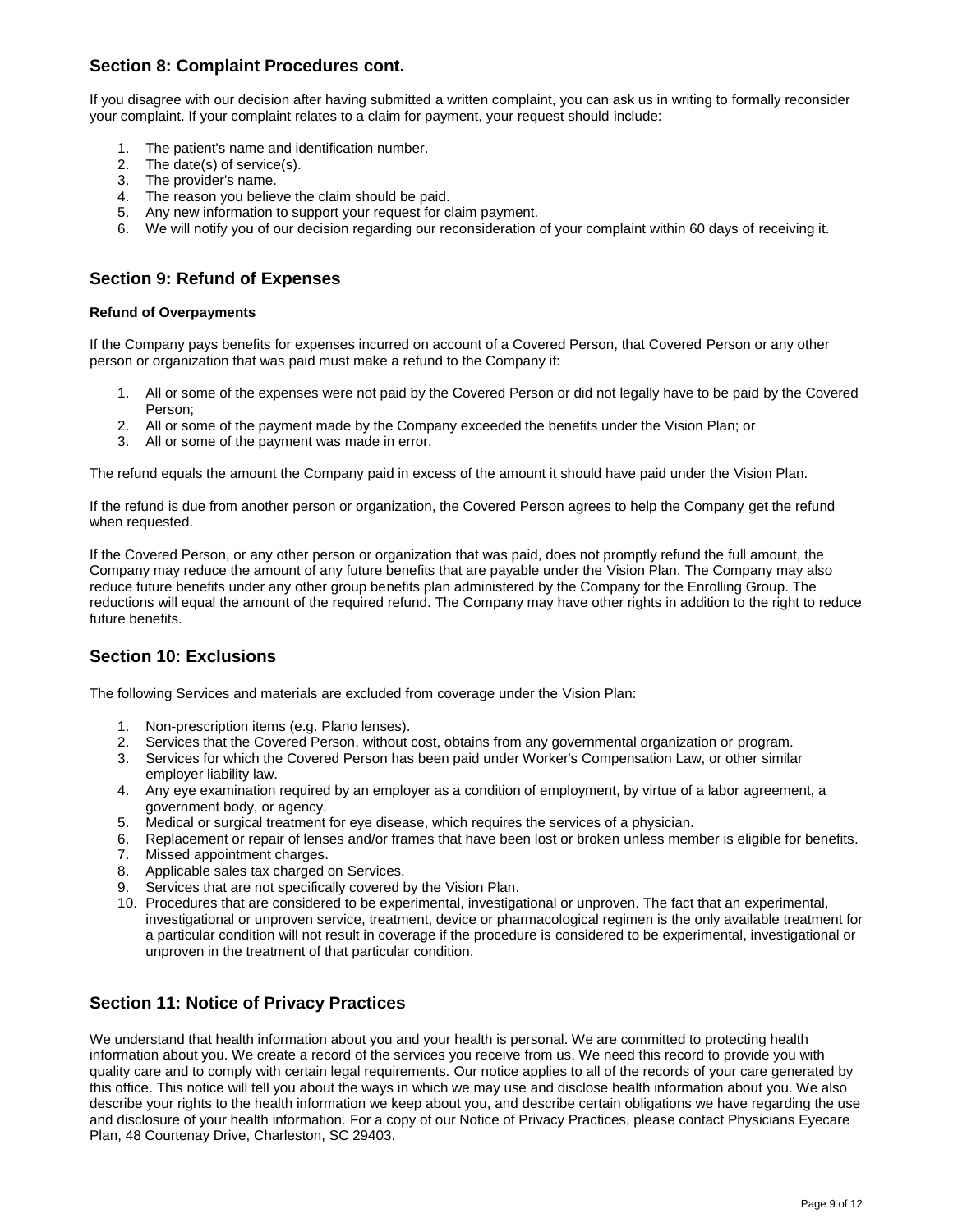# **Section 12: COBRA**

#### Continuation of Coverage Provisions (COBRA)

COBRA (Consolidation Omnibus Budget Reconciliation Act of 1985) gives Qualified Beneficiaries the right to elect COBRA continuation after insurance ends because of a Qualifying Event. The law generally covers group health plans maintained by employers with 20 or more employees in the prior year. The law does not, however, apply to plans sponsored by the Federal government and certain church-related organizations.

### Definitions For This Section

Qualified Beneficiary means an Insured Person who is covered by the plan on the day before a qualifying event. Any child born to or placed for adoption with a covered employee during the period of COBRA coverage is considered a qualified beneficiary.

#### A Qualifying Event occurs when:

- 1. The Member dies (hereinafter referred to as Qualifying Event 1);
- 2. The Member's employment terminates for reasons other than gross misconduct as determined by the Employer (hereinafter referred to as Qualifying Event 2);
- 3. The Member's work hours fall below the minimum number required to be a Member (hereinafter referred to as Qualifying Event 3);
- 4. The Member becomes divorced or legally separated from a Spouse (hereinafter referred to as Qualifying Event 4);
- 5. The Member becomes entitled to receive Medicare benefits under Title XVII of the Social Security Act (hereinafter referred to as Qualifying Event 5);
- 6. The Child of a Member ceases to be a Dependent (hereinafter referred to as Qualifying Event 6);
- 7. The Employer files a petition for reorganization under Title 11 of the U.S. Bankruptcy Code, provided the Member is retired from the Employer and is insured on the date the petition is filed (hereinafter referred to as Qualifying Event 7).
- A. Electing COBRA Continuation
	- I. Each Qualified Beneficiary has the right to elect to continue coverage that was in effect on the day before the Qualifying Event. The Qualified Beneficiary must apply in writing within 60 days of the later of:
		- i. The date on which Insurance would otherwise end; and
		- ii. The date on which the Employer or Plan Administrator gave the Qualified Beneficiary notice of the right to COBRA continuation.
	- II. A Qualified Beneficiary who does not elect COBRA Continuation coverage during their original election period may be entitled to a second election period if the following requirements are satisfied:
		- i. The Member's Insurance ended because of a trade related termination of their employment, which resulted in being certified eligible for trade adjustment assistance;
		- ii. The Member is certified eligible for trade adjustment assistance (as determined by the appropriate governmental agency) within 6 months of the date Insurance ended due to the trade related termination of their employment; and
		- iii. The Qualified Beneficiary must apply in writing within 60 days after the first day of the month in which they are certified eligible for trade adjustment assistance.
- B. Notice Requirements
	- I. When the Member becomes insured, the Plan Administrator must inform the Member and Spouse in writing of the right to COBRA continuation.
	- II. The Qualified Beneficiary must notify the Plan Administrator in writing of Qualifying Event 4 or 6 above within 60 days of the later of:
		- i. The date of the Qualifying Event; or
		- ii. The date the Qualified Beneficiary loses coverage due to the Qualifying Event.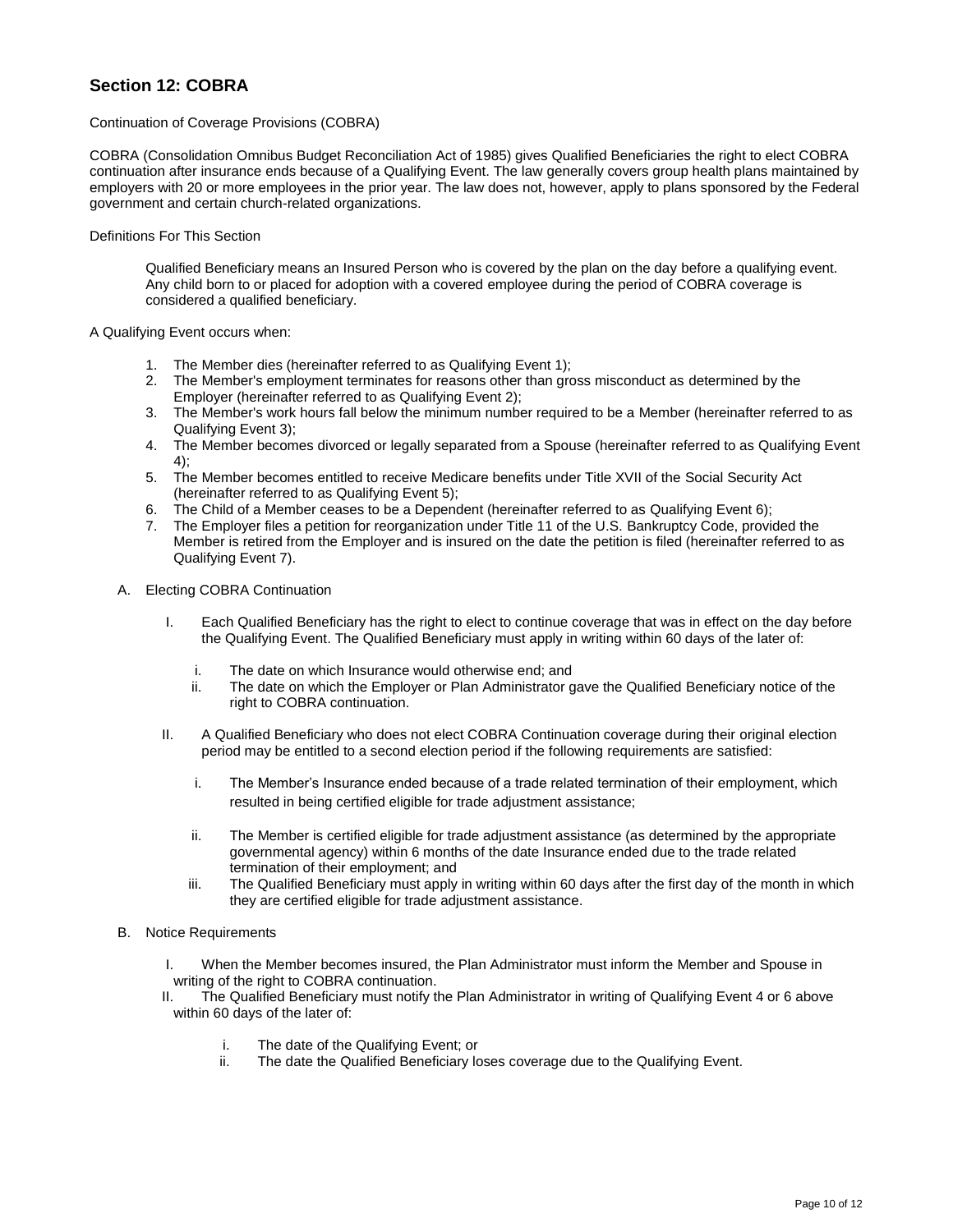A Qualified Beneficiary, who is entitled to COBRA continuation due to the occurrence of Qualifying Event 2 or 3 and who is disabled at any time during the first 60 days of continuation coverage as determined by the Social Security Administration pursuant to Title II or XVI of the Social Security Act, must notify the Plan Administrator of the disability in writing within 60 days of the later of:

- a. The date of the disability determination;
- b. The date of the Qualifying Event; or
- c. The date on the Qualified Beneficiary loses coverage due to the Qualifying Event.
- III. Each Qualified Beneficiary who has become entitled to COBRA continuation with a maximum duration of 18 or 29 months must notify the Plan Administrator of the occurrence of a second Qualifying Event within 60 days of the later of:
	- i. The date of the Qualifying Event; or
	- ii. The date the Qualified Beneficiary loses coverage due to the Qualifying Event.
- IV. The Employer must give the Plan Administrator written notice within 30 days of the occurrence of Qualifying Event 1, 2, 3, 5, or 7.
- V. Within 14 days of receipt of the Employer's notice, the Plan Administrator must notify each Qualified Beneficiary in writing of the right to elect COBRA continuation.

In order to protect your rights, Members and Qualified Beneficiaries should inform the Plan Administrator in writing of any change of address.

#### C. COBRA Continuation Period

I. 18-month COBRA Continuation

Each Qualified Beneficiary may continue Insurance for up to 18 months after the date of Qualifying Event 2 or 3.

II. 29-month COBRA Continuation

Each Qualified Beneficiary, who is entitled to COBRA continuation due to the occurrence of Qualifying Event 2 or 3 and who is disabled at any time during the first 60 days of continuation coverage as determined by the Social Security Administration pursuant to Title II or XVI of the Social Security Act, may continue coverage for up to 29 months after the date of the Qualifying Event. All Insured Persons in the Qualified Beneficiary's family may also continue coverage for up to 29 months.

III. 36-Month COBRA Continuation

If you are a Dependent, you may continue Coverage for up to 36 months after the date of Qualifying Event 1, 4, 5, or 6. Each Qualified Beneficiary who is entitled to continue Insurance for 18 or 29 months may be eligible to continue coverage for up to 36 months after the date of their original Qualifying Event if a second Qualifying Event occurs while they are on continuation coverage.

Note: The total period of COBRA continuation available in 1 through 3 will not exceed 36 months.

#### IV. COBRA Continuation For Certain Bankruptcy Proceedings

If the Qualifying Event is 7, the COBRA continuation period for a retiree or retiree's Spouse is the lifetime of the retiree. Upon the retiree's death, the COBRA continuation period for the surviving Dependents is 36 months from the date of the retiree's death.

D. Premium Requirements

Insurance continued under this provision will be retroactive to the date insurance would have ended because of a Qualifying Event. The Qualified Beneficiary must pay the initial required premium not later than 45 days after electing COBRA continuation, and monthly premium on or before the Premium Due Date thereafter. The monthly premium is a percentage of the total premium (both the portion paid by the employee and any portion paid by the employer) currently in effect on each Premium Due Date. The premium rate may change after you cease to be Actively at Work. The percentage is as follows: